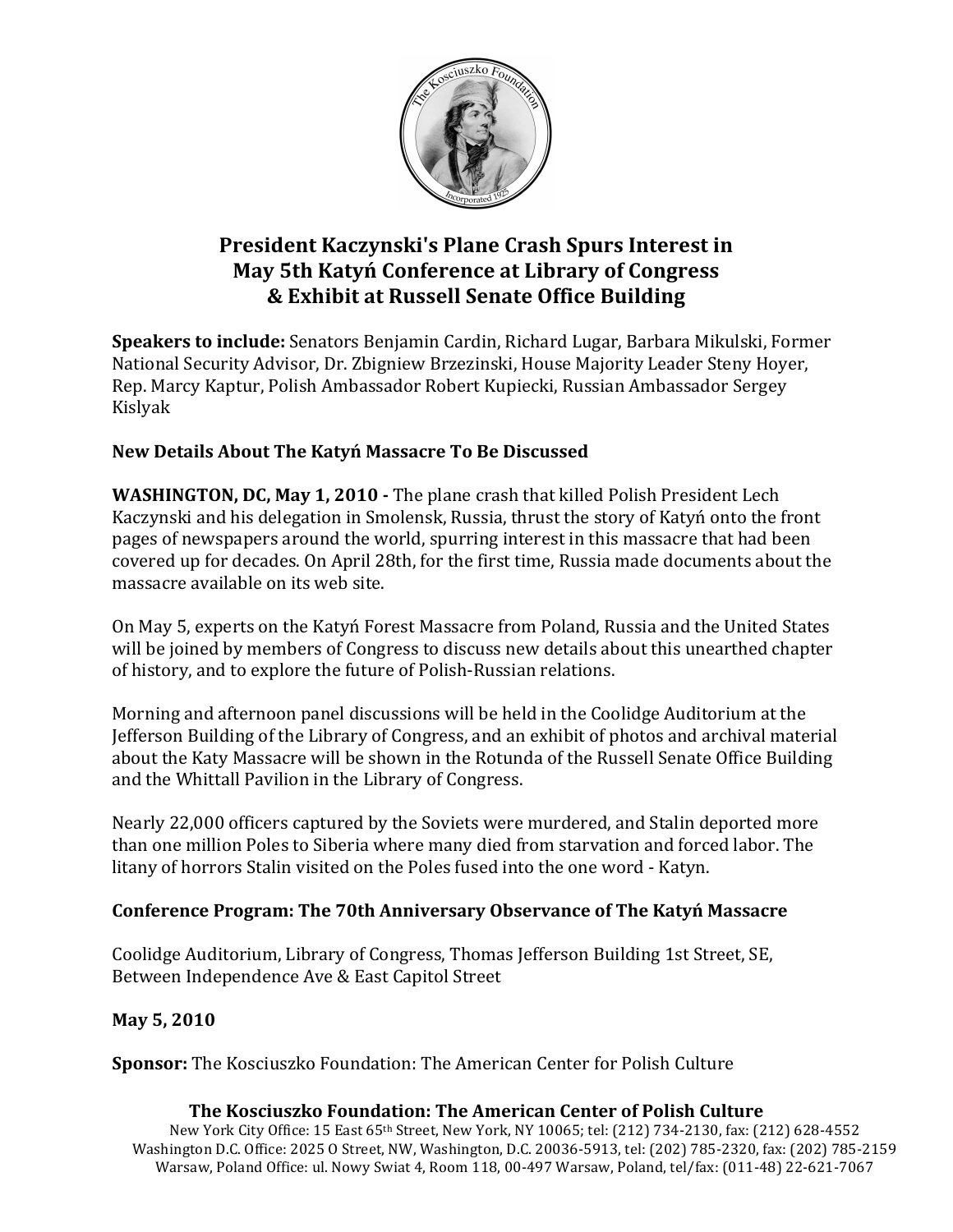

**In Cooperation With:** The U.S. Helsinki Commission, The Foundation for Polish Science, The Cold War Studies Program at Harvard University, The Memorial Human Rights Protection Center in Moscow, The Polish Embassy in Washington D.C., The Council to Preserve the Memory of Combat and Martyrdom

8:30 a.m. Registration

9:00 a.m. - Introduction of guests by Alex Storozynski, President & Executive Director, The Kosciuszko Foundation, host and conference moderator

- Welcome by Dr. James Billington, Librarian of Congress
- Senator Barbara Mikulski Ambassador Robert Kupiecki, Republic of Poland!
- 10:00 a.m. Address by Sen. Benjamin Cardin, Chairman, U.S. Helsinki Commission
- 10:15 a.m. Panel Presentation and Discussion

#### **The Katyn Forest Massacre: Its Importance and Consequences**

- Moderator: Ambassador Thomas Simons, the Davis Center, Harvard University!
- Prof. Natalia Lebedeva, co-editor, Katyn: A Crime Without Punishment
- Alexander Guryanov, Memorial Human Rights Organization, Moscow
- Dr. Mark Kramer, Cold War Studies Program, Harvard University
- Dr. Michael Szporer, University of Maryland/UC, and Victims of Communism Memorial Foundation
- 11: 30 a.m. Remarks and Introduction House Majority Leader Steny Hover<sub>1</sub>
- 11: 45 a.m. Address by Dr. Zbigniew Brzezinski, Center for Strategic and International Studies and former National Security Advisor
- 12:30 p.m. Break for Lunch

Rotunda of the Russell Senate Office Building

Opening of the Exhibit by The Council to Protect the Memory of Combat and Martyrdom, "Katyń Forest, Massacre. Politics. Morality."

2:30 p.m. Welcome to Afternoon Session, Alex Storozynski

- Senator Richard Lugar, Ranking Minority Member, Foreign Relations **Committee** 

#### **The Kosciuszko Foundation: The American Center of Polish Culture**

New York City Office: 15 East 65th Street, New York, NY 10065; tel: (212) 734-2130, fax: (212) 628-4552 Washington D.C. Office: 2025 O Street, NW, Washington, D.C. 20036-5913, tel: (202) 785-2320, fax: (202) 785-2159 Warsaw, Poland Office: ul. Nowy Swiat 4, Room 118, 00-497 Warsaw, Poland, tel/fax: (011-48) 22-621-7067